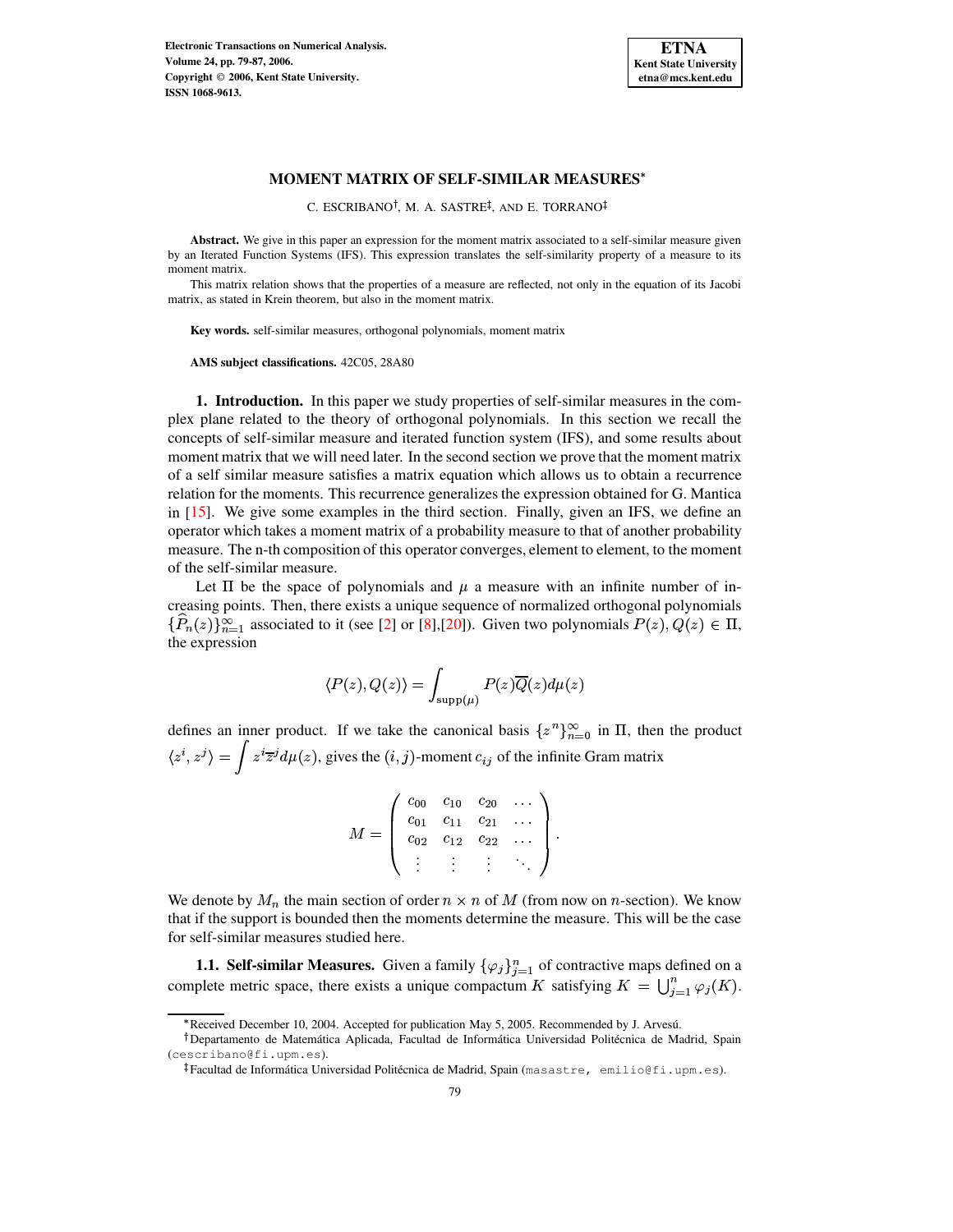This compactum is obtained as a limit in the metric space of compacta with the Hausdorff metric, iterating the maps, taking as initial set any compactum of the space. We call this family  $\{\varphi_j\}_{j=1}^n$  an Iterated Functions System (IFS) [\[1\]](#page-7-2). If we assign a probability  $p_j \geq$ 0 to every  $\varphi_i$ , with  $\sum_{i=1}^n p_i = 1$ , there exists a unique probability measure  $\mu$  invariant for the Markov operator T, defined over the Borel regular probability measures as  $T\nu =$ because the contract of the contract of the contract of the contract of the contract of the contract of the contract of the contract of the contract of the contract of the contract of the contract of the contract of the co  $p_i \nu \varphi^{-1}$ .

$$
\sum_{j=1} p_j\nu\varphi_j^{-1}.
$$

We say that K and  $\mu$  are self-similar when the maps  $\varphi_j$   $(j = 1, \ldots, n)$  are contractive similarities (recall  $\varphi$  is a contractive similarity when  $|\varphi(x) - \varphi(y)| = r|x - y|, 0 \le$  $r \leq 1$ , for all x, y). Moreover, if the  $\varphi_i(K)$  are disjoints sets, then the measure  $\mu$  restricted to each subset  $\varphi_i(K)$  is essentially the same measure [\[12,](#page-7-3) [14\]](#page-8-2). This measure is called the selfsimilar measure  $\mu$  associated to the IFS with probabilities  $\Phi = {\varphi_1, \varphi_2, \dots, \varphi_n; p_1, p_2, \dots p_n},$ and satisfies

$$
\mu=\sum_{j=1}^n p_j\mu\varphi_j^{-1},\ \ \int_{\text{supp}(\mu)}fd\mu=\sum_{i=1}^n p_i\int_{\text{supp}(\mu)}f\circ\varphi_id\mu.
$$

For more information about this subject see the books of K. J. Falconer and P. Mattila [\[5,](#page-7-4) [16\]](#page-8-3).

**1.2. Moments matrix of the image measure under a similarity.** In order to study the relationship of a self-similar measure  $\mu$  with each image measure under the similarities of the IFS which defines  $\mu$ , we will use the following result due to E. Torrano [\[21\]](#page-8-4) on the transformation of a measure by a similarity.

PROPOSITION 1.1. Let  $M_n$  be the n-section of the moment matrix of a measure  $\mu$  on  $\mathbb{C}$ *. Consider the similarity*  $f(z) = \alpha z + \beta$  with  $\alpha, \beta \in \mathbb{C}$ *. Then, the moment matrix of the measure*  $\mu \circ f^{-1}$  is given by  $M_n^f = A_n^H M_n A_n$ , where  $A_n$  is the n-section of

| $\binom{0}{0} \alpha^0 \beta^0$ | $\begin{pmatrix} 1 \\ 0 \\ 1 \end{pmatrix} \begin{matrix} \alpha^0 \beta^1 & \binom{2}{0} \alpha^0 \beta^2 & \binom{3}{0} \alpha^0 \beta^3 \\ \binom{1}{1} \alpha^1 \beta^0 & \binom{2}{1} \alpha^1 \beta^1 & \binom{3}{1} \alpha^1 \beta^2 \\ 0 & \binom{2}{1} \alpha^2 \beta^0 & \binom{3}{1} \alpha^2 \beta^1 \end{matrix}$<br>$\binom{2}{2} \alpha^2 \beta^0$ | $\left(\frac{3}{2}\right)\alpha^3\beta^0$ |  |
|---------------------------------|-------------------------------------------------------------------------------------------------------------------------------------------------------------------------------------------------------------------------------------------------------------------------------------------------------------------------------------------------------------------|-------------------------------------------|--|
|                                 |                                                                                                                                                                                                                                                                                                                                                                   |                                           |  |

and  $A_n^H$  denotes the conjugated transposed matrix of  $A_n$ .

REMARK 1.2. *We can interprete the matrix relation*  $M^f = A^H M A$  *as a change of basis, with* B *as the Gram matrix of the inner product with the new basis*  $\{1, f(z), [f(z)]^2, [f(z)]^3, \dots\}.$ 

EXAMPLE 1.3. Consider Lebesgue measure normalized (so that  $c_{00} = 1$ ) over the unit circle, such that

$$
c_{j,k} = \frac{1}{2\pi} \int_{-\pi}^{\pi} [e^{i\theta}]^j [e^{-i\theta}]^k d\theta = \frac{1}{2\pi} \int_{-\pi}^{\pi} e^{i(j-k)\theta} d\theta = \delta_{jk}.
$$

In this case the moment matrix is the identity matrix, which is obviously a Toeplitz matrix. If we take  $\alpha = 1$  and  $\beta = 1$ , the unit circle is transformed by  $f(z) = z + 1$  into a new unit circle centered in  $(1,0)$  with Lebesgue measure. The new moment matrix is the Pascal matrix. For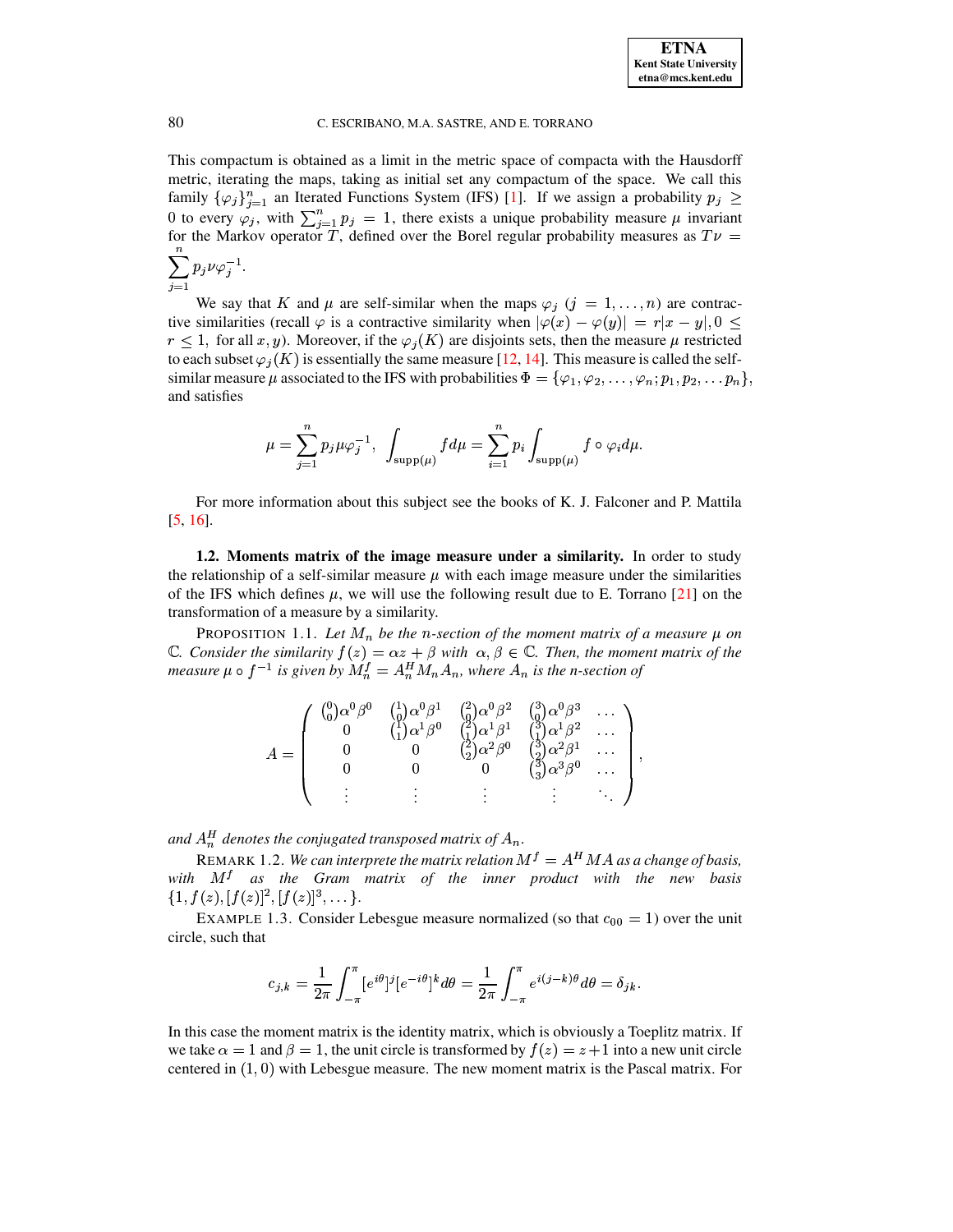example, for  $n = 5$  we have

$$
M_5^f = \begin{pmatrix} 1 & 0 & 0 & 0 & 0 \\ 1 & 1 & 0 & 0 & 0 \\ 1 & 2 & 1 & 0 & 0 \\ 1 & 3 & 3 & 1 & 0 \\ 1 & 4 & 6 & 4 & 1 \end{pmatrix} \begin{pmatrix} 1 & 0 & 0 & 0 & 0 \\ 0 & 1 & 0 & 0 & 0 \\ 0 & 0 & 1 & 0 & 0 \\ 0 & 0 & 0 & 1 & 0 \\ 0 & 0 & 0 & 1 & 0 \end{pmatrix} \begin{pmatrix} 1 & 1 & 1 & 1 & 1 \\ 0 & 1 & 2 & 3 & 4 \\ 0 & 0 & 1 & 3 & 6 \\ 0 & 0 & 0 & 1 & 4 \\ 0 & 0 & 0 & 0 & 1 \end{pmatrix}
$$

$$
= \begin{pmatrix} 1 & 1 & 1 & 1 & 1 \\ 1 & 2 & 3 & 4 & 5 \\ 1 & 3 & 6 & 10 & 15 \\ 1 & 4 & 10 & 20 & 35 \\ 1 & 5 & 15 & 35 & 70 \end{pmatrix}.
$$

**2. Moment Matrix of Self-similar Measures.** In this section we obtain a recurrence relation for a self-similar measure moments which generalizes the expression given by G. Mantica in [\[15\]](#page-8-0) for the real case.

THEOREM 2.1. Let  $\Phi = {\varphi_1, \varphi_2, \ldots, \varphi_k; p_1, p_2, \ldots p_k}$  be an IFS with probabilities, where  $\varphi_s(x) = \alpha_s x + \beta_s$ ,  $p_s > 0$  for every  $s \in \{1, 2, ..., k\}$  and  $\sum_{k=1}^{k} p_s = 1$ , and let  $\mu$  be  $\sum p_s = 1$ , and let  $\mu$  be *the* associated invariant measure. Then, the sections  $M_n$  of the moment matrix of  $\mu$  satisfy *the following matrix relation*

$$
M_n=\sum_{s=1}^k p_s M_n^{\varphi_s},
$$

<span id="page-2-0"></span>*where*  $M_n^{\varphi_s}$  *is the n-section of the moment matrix of the image measure under the similarity*  $\varphi_s$ *. Therefore,* 

(2.1)

$$
c_{i,j} = \frac{1}{1 - \sum_{s=1}^k p_s \alpha_s^i \overline{\alpha_s}^j} \sum_{s=1}^k p_s \sum_{m=0,l=0(m,l)\neq(i,j)}^{i,j} \binom{i}{m} \binom{j}{l} \beta_s^{i-m} \overline{\beta_s}^{j-l} \alpha_s^m \overline{\alpha_s}^l c_{m,l}.
$$

*Proof.* For each  $s = 1, 2, \ldots, k$ , we can obtain, from the above results, the nth-section of the moment matrix of the image measure of  $\mu$  under  $\varphi_s(x)$ 

$$
M_n^{\varphi_s} = A_{s,n}^H \ M_n \ A_{s,n}, \text{ with } A_{s,n} = (a_{i,j})_{i,j=1}^n = \begin{cases} \ \binom{j-1}{i-1} \alpha^{i-1} \beta^{j-i} & j \ge i \\ 0 & j < i, \end{cases}
$$

Now, using the "balance property",  $\int_X f d\mu = \sum_{n=1}^k p_s \int_X f \circ \varphi_s d\mu$ , for self-simi  $\sum_{i=1}^{k} p_s \int_X f \circ \varphi_s d\mu$ , for self-similar mea-sures [\[6,](#page-7-5) pg. 36],[\[15\]](#page-8-0), we get the moment matrix of  $\mu$  in terms of the image measures under

the similarities of the IFS  $\Phi$  and also in congruence terms of itself

$$
M_n = \sum_{s=1}^k p_i M_n^{\varphi_s} = \sum_{s=1}^k p_s A_{s,n}^H M_n A_{s,n}.
$$

From this formula we can compute each moment  $c_{i,j}$  by the recurrent relation [2.1.](#page-2-0)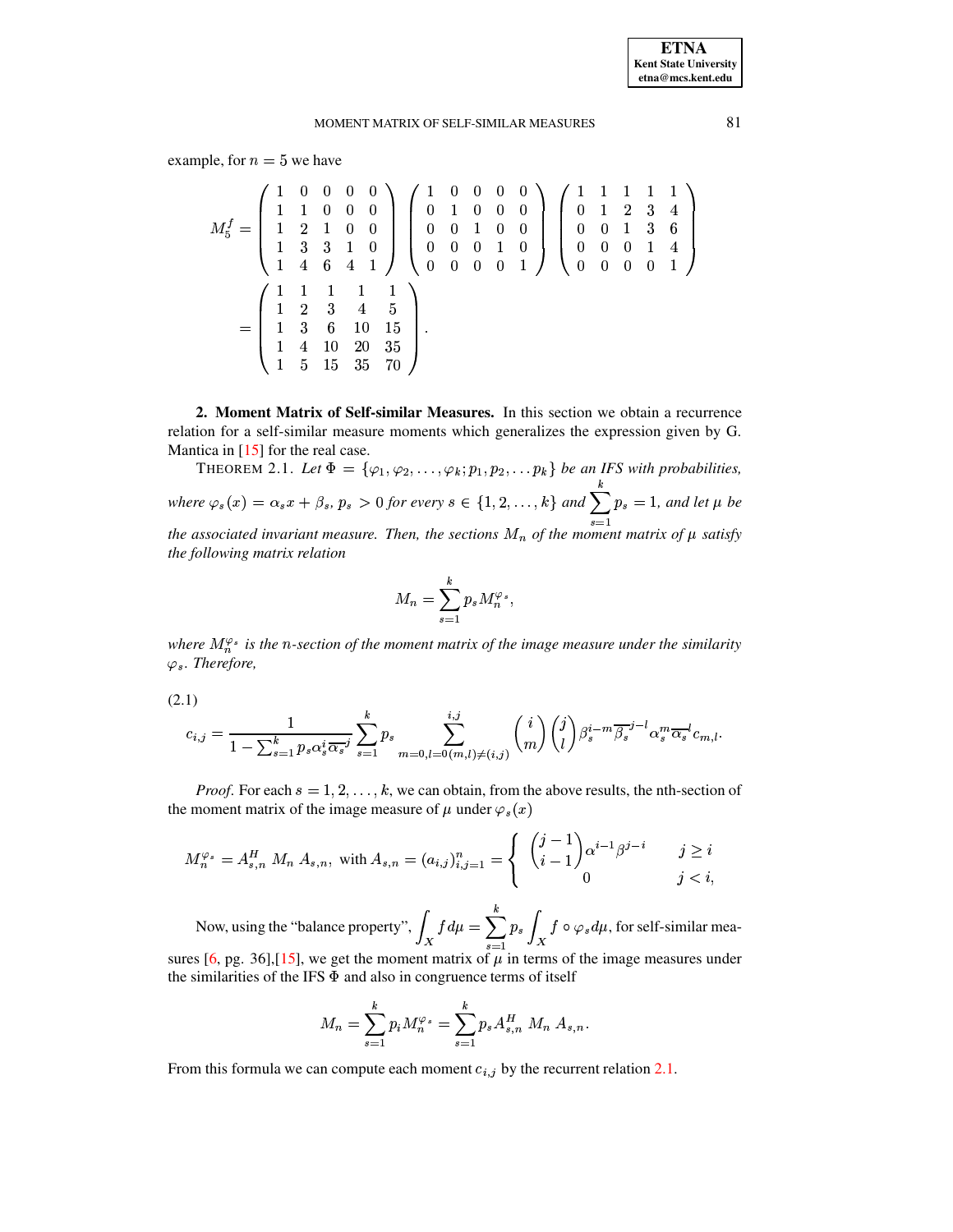In the real case the moment matrix is a Hankel matrix and consequently  $c_{i,j} = c_{0,i+j}$  $S_{i+j}$ , and then we obtain the recurrent formula

$$
S_n = \frac{1}{1 - \sum_{s=1}^k p_s \alpha_s^n} \sum_{s=1}^k p_s \sum_{j=0}^{n-1} {n \choose j} \beta_s^{n-j} \alpha_s^j S_j.
$$

 $\Box$ 

**3. Examples.** The IFS defined by  $\Phi = \{f_1(x) = rx+1, f_2(x) = rx-1; p_1 = p_2 = \frac{1}{2}\}\$ for  $r \in (0, 1)$ . The corresponding invariant measure  $\mu$  is the infinitely convolved Bernoulli measure (ICBM) (see the works of P. Erdös [3], A. Garsia [9] and B. Jessen and A. Wintner [13] for definition and properties) nonetheless have been studied since 1935 and there are still many questions to solve.

In the last years, several papers  $(14, 7, 10, 11, 15, 18)$  related to this problem have been published based on the fact that this measures are self-similar. It has been recently proved ([17, 19]) that for  $\frac{1}{2} < r < 1$  the ICBM  $\mu_r$  is absolute continuous almost everywhere. In the following, we consider an ICBM  $\nu_r$  normalized in order to have supp $(\nu_r) \subset [-1,1]$ . For every  $r \in (0, \frac{1}{2})$  the ICBM  $\mu_r$  is singular and its spectrum is a Cantor set. For  $r = \frac{1}{2}$  we get Lebesgue distribution and Legendre polynomials.

EXAMPLE 3.1. The ICBM  $\mu_r$  is the self-similar measure given by the IFS with probabilities  $\Phi_r = {\varphi_1(x) = rx + r - 1, \varphi_2(x) = rx + 1 - r = rx + r^2; p_1 = p_2 = \frac{1}{2}}.$ The self-similar set for this IFS is included in the interval  $E = [-1, 1]$  and  $\mu_r$  satisfies  $\mu_r(A) = \frac{1}{2}\mu_r(\varphi_1^{-1}(A)) + \frac{1}{2}\mu_r(\varphi_2^{-1}(A)).$ 

In this case the two matrices used to obtain the moment matrix for the image measure under the similarities are very similar, because the contraction ratio are equals for the two similarities and the translation coefficient are opposite, so that  $A_{1,5}(i,j) = (-1)^{i+j} A_{2,5}(i,j)$ . Indeed,

$$
A_{1,5} = \left(\begin{array}{cccc} \binom{0}{0}r^{0}(r-1)^{0} & \binom{1}{0}r^{0}(r-1)^{1} & \binom{2}{0}r^{0}(r-1)^{2} & \binom{3}{0}r^{0}(r-1)^{3} & \binom{4}{0}r^{0}(r-1)^{4} \\ 0 & \binom{1}{1}r^{1}(r-1)^{0} & \binom{2}{2}r^{1}(r-1)^{1} & \binom{3}{1}r^{1}(r-1)^{2} & \binom{4}{1}r^{1}(r-1)^{3} \\ 0 & 0 & \binom{2}{2}r^{2}(r-1)^{0} & \binom{3}{2}r^{2}(r-1)^{1} & \binom{4}{2}r^{2}(r-1)^{2} \\ 0 & 0 & 0 & \binom{3}{3}r^{3}(r-1)^{0} & \binom{4}{3}r^{3}(r-1)^{1} \\ 0 & 0 & 0 & 0 & \binom{4}{3}r^{3}(r-1)^{0} & \binom{4}{3}r^{3}(r-1)^{1} \\ \end{array}\right)
$$

$$
A_{2,5} = \left(\begin{array}{cccc} \binom{0}{0}r^{0}(1-r)^{0} & \binom{1}{0}r^{0}(1-r)^{1} & \binom{2}{0}r^{0}(1-r)^{2} & \binom{3}{0}r^{0}(1-r)^{3} & \binom{4}{0}r^{0}(1-r)^{4} \\ 0 & \binom{1}{1}r^{1}(1-r)^{0} & \binom{2}{1}r^{1}(1-r)^{1} & \binom{3}{1}r^{1}(1-r)^{2} & \binom{4}{1}r^{1}(1-r)^{3} \\ 0 & 0 & \binom{2}{2}r^{2}(1-r)^{0} & \binom{3}{2}r^{2}(1-r)^{1} & \binom{4}{2}r^{2}(1-r)^{2} \\ 0 & 0 & 0 & \binom{3}{3}r^{3}(r-1)^{0} & \binom{3}{3}r^{3}(1-r)^{1} \\ 0 & 0 & 0 & \binom{4}{3}r^{4}(1-r)^{0} \end{array}\right)
$$

The ICBM for  $r = \frac{1}{3}$  is the Cantor measure in the interval  $[-1, 1]$ . In this case we have

$$
M_5^{\varphi_2}=\left(\begin{array}{cccccccc} 1 & 0 & 0 & 0 & 0 & 0 \\ \frac{2}{3} & \frac{1}{3} & 0 & 0 & 0 & 0 \\ \frac{4}{9} & \frac{4}{9} & \frac{1}{9} & 0 & 0 & 0 \\ \frac{8}{27} & \frac{4}{9} & \frac{2}{9} & \frac{1}{27} & 0 & 0 \\ \frac{8}{10} & \frac{2}{81} & \frac{8}{27} & \frac{8}{81} & \frac{1}{81} \end{array}\right)\left(\begin{array}{cccccc} 1 & 0 & \frac{1}{2} & 0 & \frac{7}{20} & 0 \\ 0 & \frac{1}{2} & 0 & \frac{7}{20} & 0 & \frac{205}{728} \\ \frac{1}{20} & 0 & \frac{7}{20} & 0 & \frac{205}{728} & 0 \\ 0 & \frac{7}{20} & 0 & \frac{205}{728} & 0 \\ \frac{7}{20} & 0 & \frac{205}{728} & 0 & \frac{10241}{42640} \end{array}\right)\left(\begin{array}{cccccc} 1 & \frac{2}{3} & \frac{4}{3} & \frac{4}{27} & \frac{5}{81} \\ 0 & \frac{1}{3} & \frac{4}{9} & \frac{4}{9} & \frac{8}{81} \\ 0 & 0 & \frac{1}{9} & \frac{8}{9} & \frac{8}{27} \\ 0 & 0 & 0 & \frac{1}{27} & \frac{81}{81} \\ 0 & 0 & 0 & 0 & \frac{1}{81} \end{array}\right)
$$

82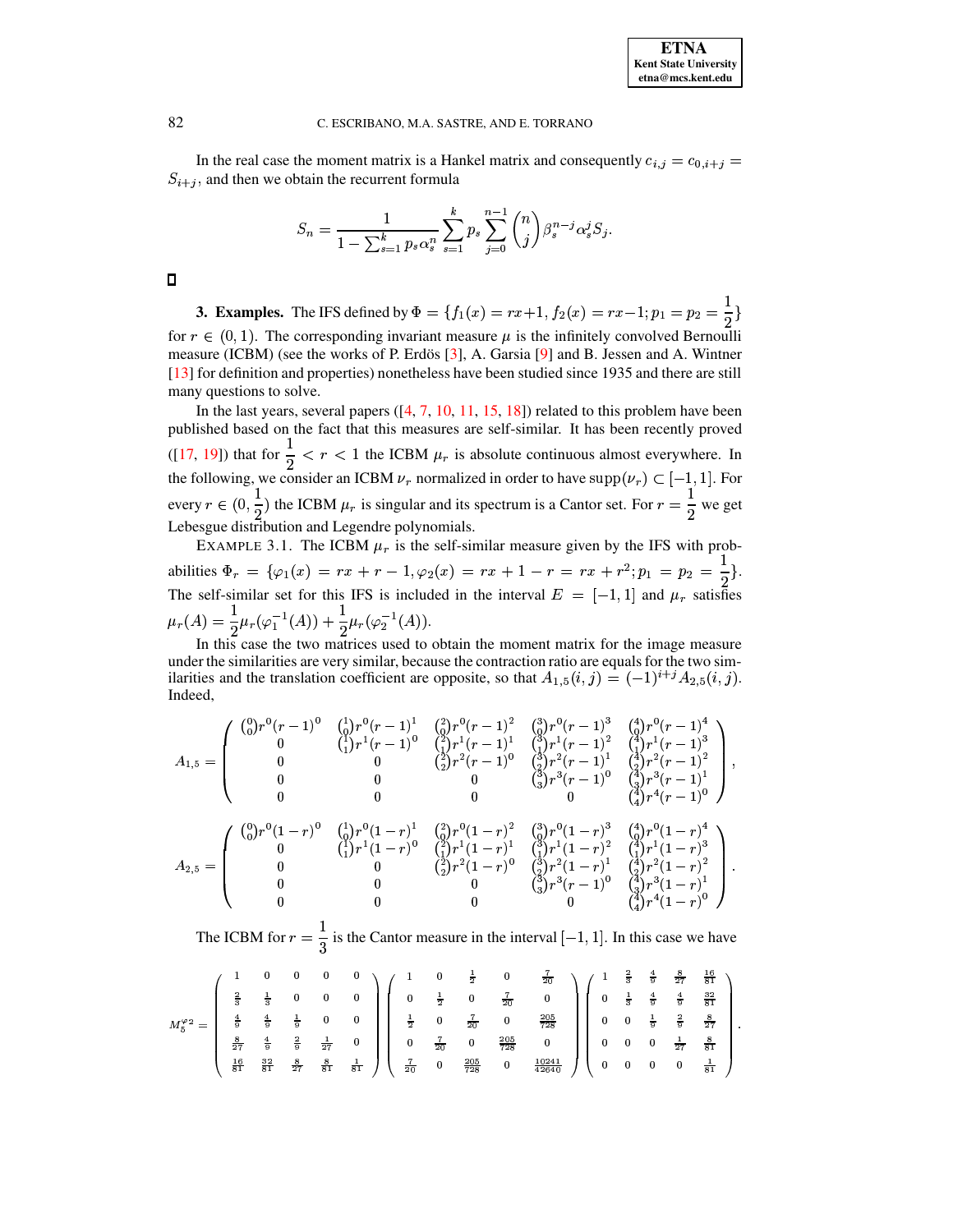In this case, we obtain the same relation between  $M_n^{\varphi_1}$  and  $M_n^{\varphi_2}$  as for the matrices  $A_{1,n}$ and  $A_{2,n}$ , i.e.  $M_n^{\varphi_1}(i,j) = (-1)^{i+j} M_n^{\varphi_2}(i,j)$ . Finally,  $M_n = \frac{1}{2} M_n^{\varphi_1} + \frac{1}{2} M_n^{\varphi_2}$ .

If we assign different probabilities to each similarity in the  $ICBM$  we obtain an infinitely convolved weighted binomial measure (ICWBM). For  $r = \frac{1}{3}$  and probabilities  $\frac{2}{3}, \frac{1}{3}$  we have<br>a non-symmetric measure in a Cantor set contained in the unit interval. Since the similarities are the same as that as the previous example, the matrices  $A_{1,n}$  and  $A_{2,n}$  are the same as before. Then, we have

$$
\begin{array}{lcl}\nM_5^{\varphi_1} &=& A_{1,5}^H M_5 A_{1,5} \\
& -\frac{7}{9} & \frac{53}{81} & -\frac{1829}{3159} & \frac{75139}{142155} \\
& -\frac{7}{9} & \frac{53}{81} & -\frac{1829}{3159} & \frac{75139}{142155} & -\frac{15233305}{30961359} \\
& \frac{53}{81} & -\frac{1829}{3159} & \frac{75139}{142155} & -\frac{15233305}{30961359} & \frac{559966709}{1207493001} \\
& -\frac{1829}{3159} & \frac{75139}{142155} & -\frac{15233305}{30961359} & \frac{559966709}{1207493001} \\
& \frac{75139}{142155} & -\frac{15233305}{30961359} & \frac{559966709}{1207493001} & -\frac{5236263395783}{11878108650837} & \frac{9240140043317737}{21915110460794265}\n\end{array}
$$

$$
M_5^{\varphi_2} = A_{2,5}^H M_5 A_{2,5}
$$
\n
$$
= \begin{pmatrix}\n1 & \frac{5}{9} & \frac{29}{81} & \frac{823}{3159} & \frac{29299}{142155} \\
\frac{5}{9} & \frac{29}{81} & \frac{823}{3159} & \frac{29299}{142155} & \frac{5319755}{30961359} \\
\frac{29}{81} & \frac{823}{3159} & \frac{29299}{142155} & \frac{5319755}{30961359} & \frac{178630637}{1207493001} \\
\frac{823}{3159} & \frac{29299}{142155} & \frac{5319755}{30961359} & \frac{178630637}{1207493001} & \frac{1544687605501}{11878108650837} \\
\frac{29299}{142155} & \frac{5319755}{30961359} & \frac{178630637}{1207493001} & \frac{1544687605501}{11878108650837} & \frac{2541691310236297}{21915110460794265}\n\end{pmatrix}
$$
\n
$$
M_5 = \begin{pmatrix}\n1 & -\frac{1}{3} & \frac{5}{9} & -\frac{35}{117} & \frac{739}{1755} \\
-\frac{1}{3} & \frac{5}{9} & -\frac{35}{117} & \frac{739}{1755} & -\frac{34495}{127413} & \frac{593765}{1656369} \\
-\frac{35}{117} & \frac{739}{1755} & -\frac{34495}{127413} & \frac{593765}{1656369} & -\frac{1360743665}{5431233951} \\
\frac{739}{1755} & -\frac{34495}{127413
$$

Therefore,  $M_5 = \frac{2}{3}M_5^{\varphi_1} + \frac{1}{3}M_5^{\varphi_2}$ .

4. Computation of the Moment Matrix of a Self-similar Measure. Let  $\mathcal{P}_c$  be the space of probability measures with compact support. In this section we consider the set  $\mathcal{M}_m$ of  $\mathcal{P}_c$  moment matrix. We denote by  $M_{\nu} \in \mathcal{M}_m$  the moment matrix of the probability measure  $\nu \in \mathcal{P}_c$ .

DEFINITION 4.1. Given an IFS with probabilities

$$
\Phi=\{\varphi_1,\varphi_2,\ldots,\varphi_k;p_1,p_2,\ldots p_k\},
$$

83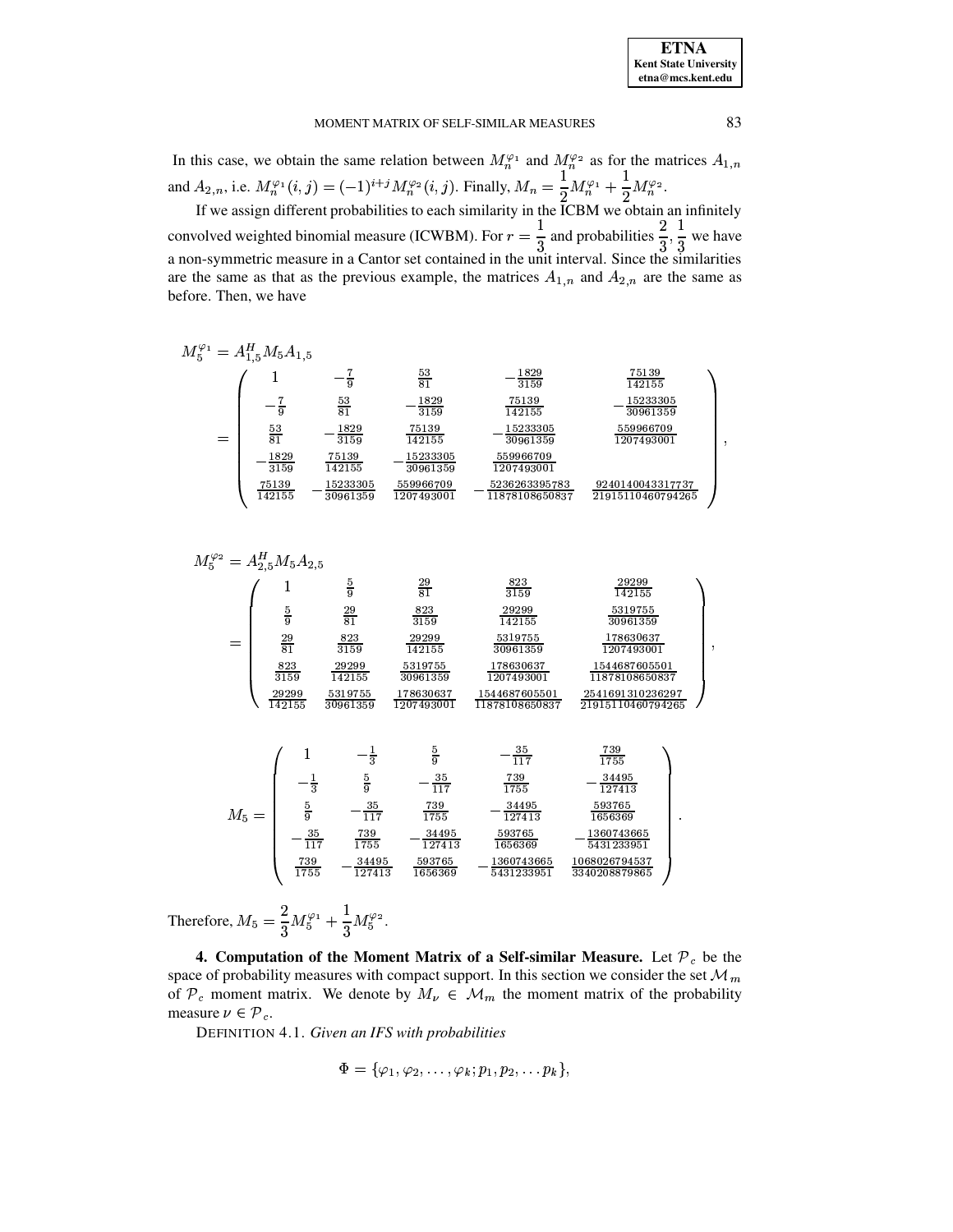where  $p_s > 0$  for every  $s \in \{1, 2, \ldots, k\}$  and  $\sum_{s=1}^{k} p_s = 1$ , we define the transfor  $\sum p_s = 1$ , we define the transformation in the *space*  $M_m$ ,  $\mathcal{T}: M_m \to \mathcal{M}_m$  *by* 

$$
\mathcal{T}(M_{\nu})=\sum_{s=1}^k p_s A_s^H M_{\nu} A_s,
$$

where  $A_s$  is the matrix given in the first section, for the similarity  $\varphi_s$ .

REMARK 4.2. *Note that the transformation*  $\mathcal{T}$  *is well defined: For every s, the matrix*  $M_\nu^{\varphi_s} = A_s^H M_\nu A_s$  is the moment matrix of the induced probability measure  $\nu \circ \varphi_s^{-1}$  and the *convex linear combination of probabilities with compact support is a measure in .* 

THEOREM 4.3. *For every*  $M_{\nu} \in M_m$  the sequence  $T^n(M_{\nu})$ , where  $T^n$  denotes the *nth-composition* of  $\mathcal T$  *with itself, converges element by element to the moment matrix*  $M_\mu$ *where is the invariant measure associated with the IFS.*

*Proof.* The invariant measure  $\mu$  associated with the IFS is the invariant measure of the Markov operator defined in the space  $P_c$  by

$$
T(\nu)=\sum_{s=1}^k p_s\nu\circ\varphi_s^{-1}.
$$

This operator is a contraction in the complete metric space  $P_c$  with the Hutchinson metric [\[12\]](#page-7-3), which agrees to weakly convergence of measures, so that, the invariant measure  $\mu$  is the weakly limit of  $T^n(\nu)$  for every  $\nu \in \mathcal{P}_c$ . The weakly convergence ensures the convergence of the moments of the measures  $T^n(\mu)$ ,  $c_{i,j}(T^n(\mu))$ , to  $c_{i,j}(\mu)$ . As  $\mathcal{T}(M_{\nu}) = M_{\nu_1}$  for  $T(\nu) = \nu_1$ , we have the result. П

Next examples show the efficient of the algorithm for calculate the moments.

EXAMPLE 4.4. Let  $\mathcal L$  be the normalized Lebesgue measure in the interval  $[-1,1]$ . This is a self-similar measure for the IFS given by  $\Phi = {\varphi_1 = \frac{1}{2}x - \frac{1}{2}, \varphi_2 = \frac{1}{2}x + \frac{1}{2}}$  $\frac{1}{2}, \varphi_2 = \frac{1}{2}x + \frac{1}{2}; p_1 = p_2 = \frac{1}{2}.$  $\frac{1}{2}$ . The section of order six of the corresponding transformation  $\mathcal T$  is given by

$$
\mathcal{T}(M_{\nu}) = \frac{1}{2} \begin{pmatrix}\n1 & 0 & 0 & 0 & 0 & 0 \\
\frac{1}{2} & \frac{1}{2} & 0 & 0 & 0 & 0 \\
\frac{1}{4} & \frac{1}{2} & \frac{1}{4} & 0 & 0 & 0 \\
\frac{1}{8} & \frac{3}{8} & \frac{3}{8} & \frac{1}{8} & 0 & 0 \\
\frac{1}{16} & \frac{1}{4} & \frac{3}{8} & \frac{1}{4} & \frac{1}{16} & 0 \\
\frac{1}{32} & \frac{5}{32} & \frac{5}{16} & \frac{5}{16} & \frac{5}{32} & \frac{1}{32}\n\end{pmatrix}\n\begin{pmatrix}\n1 & \frac{1}{2} & \frac{1}{2} & \frac{1}{8} & \frac{1}{8} & \frac{1}{16} & \frac{1}{32} \\
0 & 0 & \frac{1}{4} & \frac{3}{8} & \frac{3}{8} & \frac{5}{16} \\
0 & 0 & 0 & \frac{1}{8} & \frac{1}{4} & \frac{5}{16} \\
0 & 0 & 0 & 0 & \frac{1}{16} & \frac{5}{32} \\
0 & 0 & 0 & 0 & \frac{1}{32}\n\end{pmatrix} + \frac{1}{16} \begin{pmatrix}\n1 & -\frac{1}{2} & \frac{1}{4} & -\frac{1}{8} & \frac{1}{16} & -\frac{1}{32} \\
0 & 0 & 0 & 0 & \frac{1}{16} & \frac{5}{32} \\
0 & 0 & 0 & 0 & \frac{1}{32}\n\end{pmatrix}
$$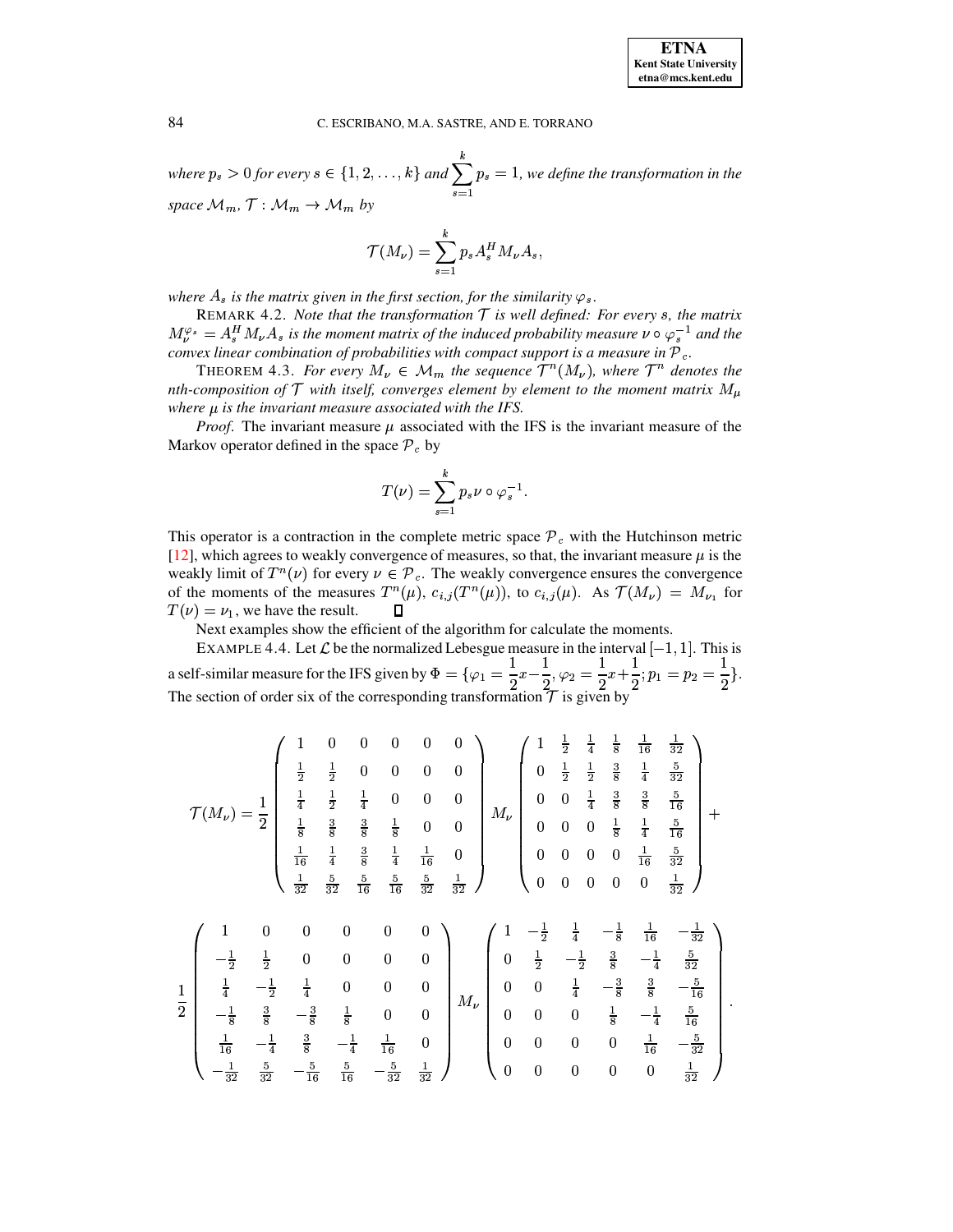Let's iterate the transformation  $T$  twenty times starting with to the identity matrix, which is the moment matrix for the Lebesgue measure in the unit circle:

$$
\mathcal{T}^{20}\left(\left(\begin{array}{cccccc}1 & 0 & 0 & 0 & 0 & 0 \\ 0 & 1 & 0 & 0 & 0 & 0 \\ 0 & 0 & 1 & 0 & 0 & 0 \\ 0 & 0 & 0 & 1 & 0 & 0 \\ 0 & 0 & 0 & 0 & 1 & 0 \\ 0 & 0 & 0 & 0 & 0 & 1\end{array}\right)\right)=
$$

| 1.0          | 0.0          | 0.3333333333 | 0.0          | 0.2000000000 | 0.0           |
|--------------|--------------|--------------|--------------|--------------|---------------|
| 0.0          | 0.3333333333 | 0.0          | 0.2000000000 | 0.0          | 0.1428571429  |
| 0.3333333333 | 0.0          | 0.2000000000 | 0.0          | 0.1428571429 | 0.0           |
| 0.0          | 0.2000000000 | 0.0          | 0.1428571429 | 0.0          | 0.1111111111  |
| 0.2000000000 | 0.0          | 0.1428571429 | 0.0          | 0.1111111111 | 0.0           |
| 0.0          | 0.1428571429 | 0.0          | 0.1111111111 | 0.0          | 0.09090909091 |

This matrix agrees (with ten digits precision) to the well known moment matrix (of six order) of the measure  $\mathcal{L}$ .

EXAMPLE 4.5. The Cantor measure  $\mu_{\frac{1}{3}}$  in the interval  $[-1, 1]$  is a ICBM with  $r = \frac{1}{3}$ (see section 3, example 2). To calculate the moments of this measure, we use the recurrent formula obtained in theorem 1 of section 2, so that, the moment matrix (of six order) is

$$
M_{5,\mu_{\frac{1}{3}}} = \begin{pmatrix} 1 & 0 & \frac{1}{2} & 0 & \frac{7}{20} \\ 0 & \frac{1}{2} & 0 & \frac{7}{20} & 0 \\ \frac{1}{2} & 0 & \frac{7}{20} & 0 & \frac{205}{728} \\ 0 & \frac{7}{20} & 0 & \frac{205}{728} & 0 \\ \frac{7}{20} & 0 & \frac{205}{728} & 0 & \frac{10241}{42640} \end{pmatrix}
$$

The Cantor measure is self-similar for the IFS  $\Phi = {\varphi_1 = \frac{1}{3}x - \frac{2}{3}, \varphi_2 = \frac{1}{3}x + \frac{2}{3}}; p_1 =$  $p_2 = \frac{1}{2}$ . The section of order six of the corresponding transformation  $\mathcal T$  is given by

$$
\mathcal{T}(M_{\nu}) = \frac{1}{2} \begin{pmatrix} 1 & 0 & 0 & 0 & 0 & 0 \\ \frac{2}{3} & \frac{1}{3} & 0 & 0 & 0 & 0 \\ \frac{4}{9} & \frac{4}{9} & \frac{4}{9} & \frac{1}{9} & 0 & 0 & 0 \\ \frac{8}{27} & \frac{4}{9} & \frac{2}{9} & \frac{1}{27} & 0 & 0 \\ \frac{16}{243} & \frac{32}{81} & \frac{8}{27} & \frac{8}{81} & \frac{1}{81} & 0 \\ \frac{32}{243} & \frac{8}{243} & \frac{8}{243} & \frac{40}{243} & \frac{10}{243} & \frac{1}{243} \end{pmatrix} M_{\nu} \begin{pmatrix} 1 & \frac{2}{3} & \frac{4}{9} & \frac{8}{27} & \frac{16}{81} & \frac{32}{243} \\ 0 & \frac{1}{3} & \frac{4}{9} & \frac{4}{9} & \frac{32}{81} & \frac{80}{243} \\ 0 & 0 & \frac{1}{27} & \frac{8}{81} & \frac{40}{243} \\ 0 & 0 & 0 & \frac{1}{81} & \frac{10}{243} \\ 0 & 0 & 0 & 0 & \frac{1}{81} \end{pmatrix} + \begin{pmatrix} 1 & \frac{2}{3} & \frac{4}{3} & \frac{8}{37} & \frac{16}{37} & \frac{32}{37} \\ 0 & 0 & \frac{1}{3} & \frac{2}{3} & \frac{80}{37} & \frac{80}{243} \\ 0 & 0 & 0 & \frac{1}{3} & \frac{10}{243} \\ 0 & 0 & 0 & 0 & \frac{1}{243} \end{pmatrix}
$$

85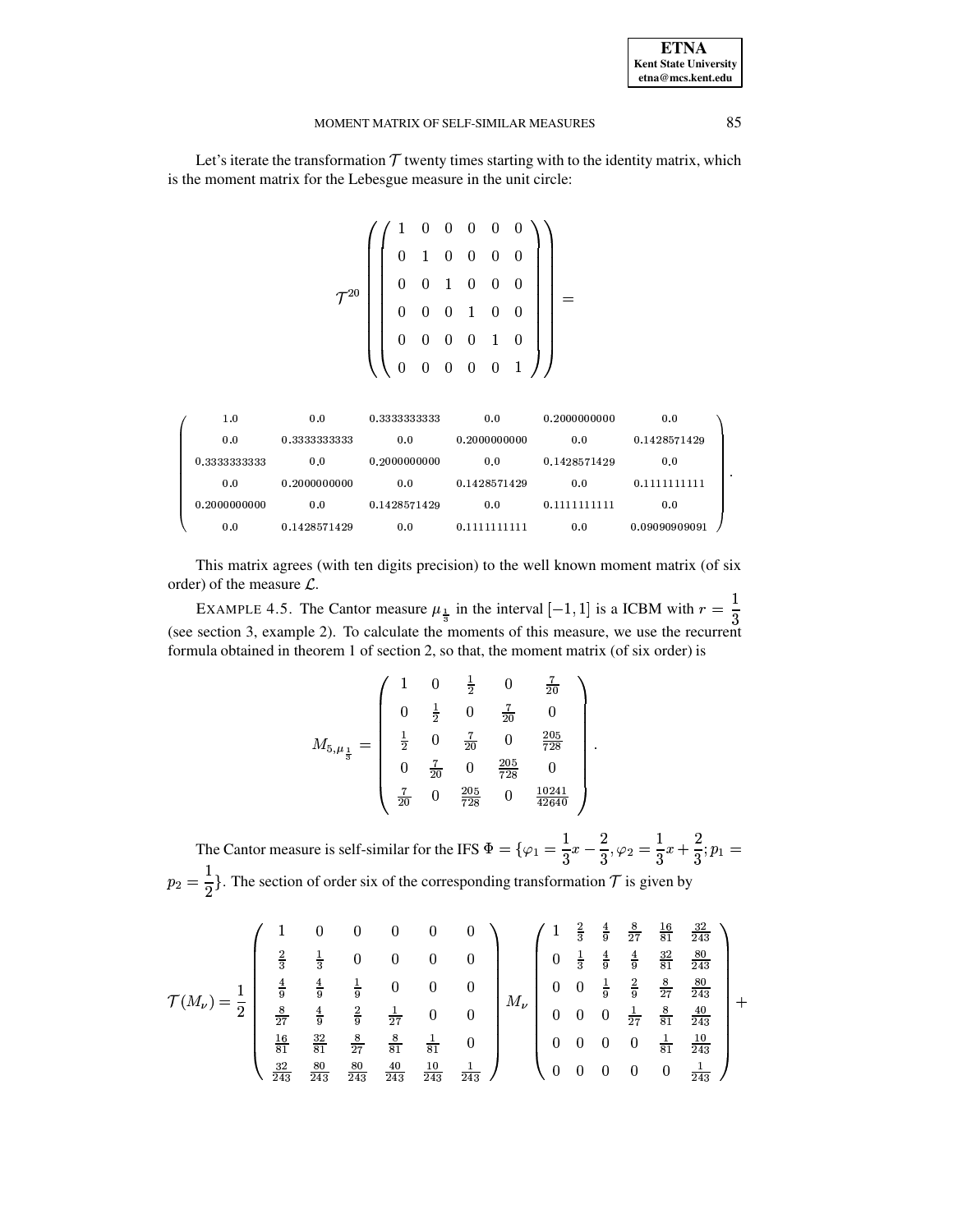|                |                      |                  |                                   |                  |          |                  |           |                  |                  | $\overline{9}$   | $\overline{27}$ | $\frac{16}{81}$  | 243              |
|----------------|----------------------|------------------|-----------------------------------|------------------|----------|------------------|-----------|------------------|------------------|------------------|-----------------|------------------|------------------|
|                | $\overline{2}$       | $\frac{1}{3}$    | 0                                 |                  |          |                  |           | $\bf{0}$         | $\frac{1}{3}$    | $-\frac{4}{9}$   | $\frac{4}{9}$   | $-\frac{32}{81}$ | $\frac{80}{243}$ |
| Ŧ              | $\frac{4}{9}$        | $-\frac{4}{9}$   | $\frac{1}{9}$                     | 0                |          | $\boldsymbol{0}$ | $M_{\nu}$ | $\boldsymbol{0}$ | $\mathbf{0}$     |                  | $-\frac{2}{9}$  | $\frac{8}{27}$   | 80<br>243        |
| $\overline{2}$ | 8<br>$\overline{27}$ | $\frac{4}{9}$    | $\overline{\phantom{a}}^2$<br>— 5 | $\frac{1}{27}$   | $\bf{0}$ | $\bf{0}$         |           | $\boldsymbol{0}$ | $\boldsymbol{0}$ | $\boldsymbol{0}$ | $\overline{27}$ | $-\frac{8}{81}$  | $\frac{40}{243}$ |
|                | $\frac{16}{81}$      | $-\frac{32}{81}$ | $\boldsymbol{8}$<br>27            | $\frac{8}{81}$   | 81       | 0                |           | 0                | U                |                  |                 | $\overline{81}$  | 10<br>243        |
|                | 32<br>243            | $\frac{80}{243}$ | 80<br>243                         | $\frac{40}{243}$ | 243      | 243              |           |                  |                  |                  |                 | 0                | 243              |

Let's iterate the transformation  $T$  twenty times starting with to the identity matrix, which is the moment matrix for the Lebesgue measure in the unit circle:

$$
\mathcal{T}^{20}\left(\left(\begin{array}{cccccc}1 & 0 & 0 & 0 & 0 & 0 \\ 0 & 1 & 0 & 0 & 0 & 0 \\ 0 & 0 & 1 & 0 & 0 & 0 \\ 0 & 0 & 0 & 1 & 0 & 0 \\ 0 & 0 & 0 & 0 & 1 & 0 \\ 0 & 0 & 0 & 0 & 0 & 1\end{array}\right)\right)=
$$

| 1.0          | 0.0          | 0.5000000000 | 0.0          | 0.3500000000 | 0.0          |
|--------------|--------------|--------------|--------------|--------------|--------------|
| 0.0          | 0.5000000000 | 0.0          | 0.3500000000 | 0.0          | 0.2815934066 |
| 0.5000000000 | 0.0          | 0.3500000000 | 0.0          | 0.2815934066 | 0.0          |
| 0.0          | 0.3500000000 | 0.0          | 0.2815934066 | 0.0          | 0.2401735460 |
| 0.3500000000 | 0.0          | 0.2815934066 | 0.0          | 0.2401735460 | 0.0          |
| 0.0          | 0.2815934066 | 0.0          | 0.2401735460 | 0.0          | 0.2113091906 |

This matrix approximates, with ten digits precision, the moment matrix (of six order) of Cantor measure.

### **REFERENCES**

- <span id="page-7-2"></span><span id="page-7-0"></span>[1] M. BARNSLEY, *Fractals Everywhere*, Academic Press, Inc., Boston, MA, 1988.
- [2] T. S. CHIHARA, *An Introduction to Orthogonal Polynomials*, Mathematics and its Applications, vol. 13, Gordon and breach, New York, 1978.
- <span id="page-7-8"></span><span id="page-7-6"></span>[3] P. ERDO¨ S, *On a family of symmetric bernoulli convolutions*, Amer. J. Math., 61 (1939), pp. 974–976.
- [4] C. ESCRIBANO, M. A. SASTRE, AND E. TORRANO, *Moments of infinite convolutions of symmetric bernoulli distributions*, J. Comput. Appl. Math., 153 (2003), pp. 191–199.
- <span id="page-7-4"></span>[5] K. J. FALCONER, *Fractal Geometry*, John Wiley and Sons, New York, 1990.
- <span id="page-7-9"></span><span id="page-7-5"></span>[6] , *Techniques in Fractal Geometry*, John Wiley and Sons, Chichester, 1997.
- [7] H. J. FISCHER, *On the paper "asymptotics for the moments of singular distributions"*, J. of Approx. Theory, 82 (1995), pp. 362–374.
- <span id="page-7-1"></span>[8] G. FREUD, *Orthogonal Polynomials*, Consultants Bureau, New York, 1961.
- [9] A. GARSIA, *Entropy and singularity of infinity convolutions*, J. Math., 13 (1963), pp. 1159–1169.
- <span id="page-7-10"></span><span id="page-7-7"></span>[10] W. GOH AND J. WIMP, *Asymptotics for the moments of singular distributions*, J. Approx. Theory, 74 (1993), pp. 301–334.
- <span id="page-7-11"></span>[11] T. J. HU, *The local dimension of the bernoulli convolution associated with the golden number*, Trans. Amer. Math. Soc., 349 (1997), pp. 2917–2940.
- <span id="page-7-3"></span>[12] J. HUTCHINSON,*Fractal and self-similarity*, Indiana Univ. Math. J., 30 (1981), pp. 713–747.